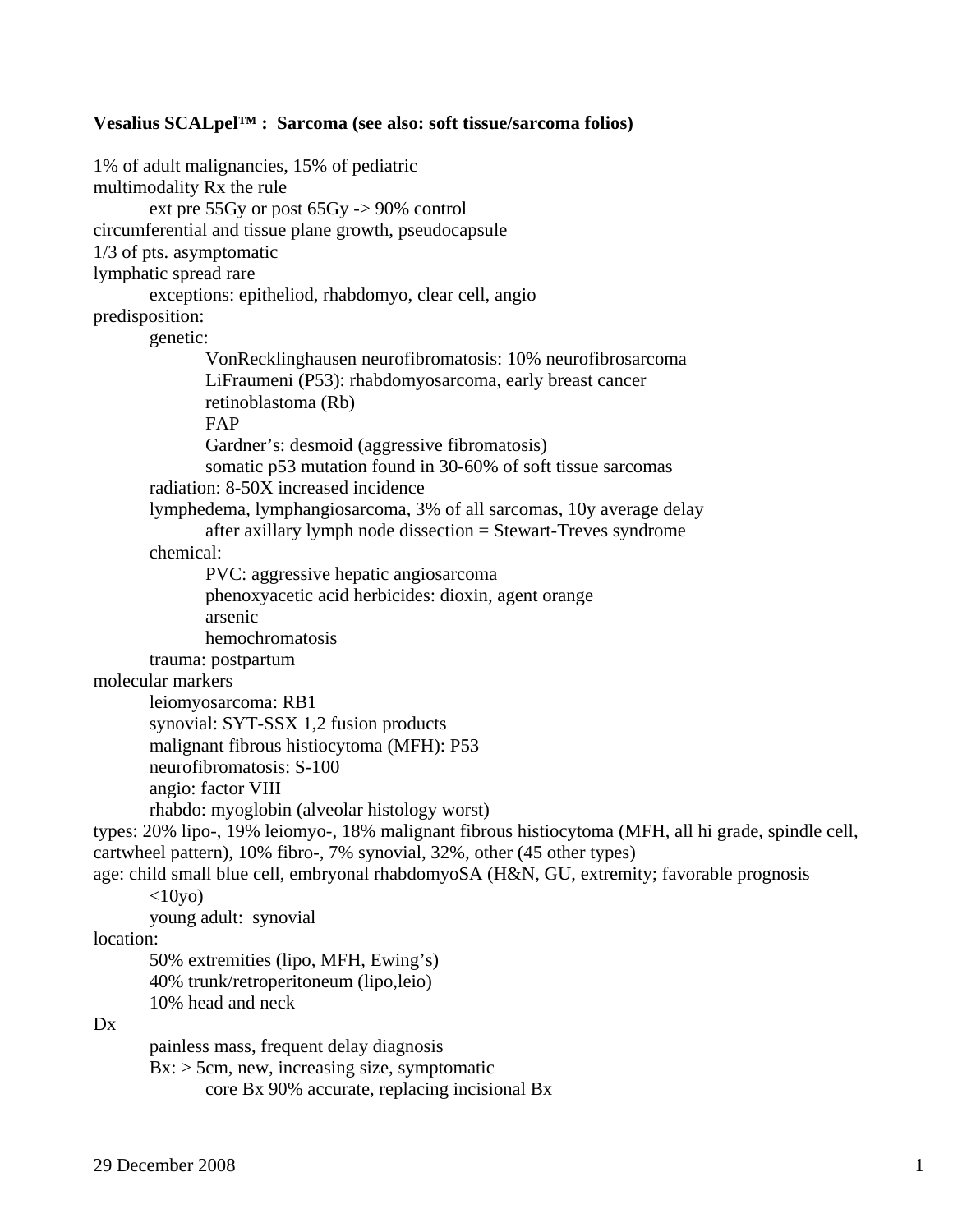retroperitoneal mass assume sarcoma, operate without Bx 4% LN mets, 25% distant mets (hematogenous) visceral spread to liver extremities spread to lung grade, not size most important staging criterion (one of few tumors grade is important in staging) I, II lo grade, III, IV hi grade I well differentiated, II moderately well, III poorly, IV undifferentiated based on: mitosis, cellularity, necrosis, differentiation, stromal content size: T1 < 5cm (a superficial, b deep [deep/investing fascial],  $T2 > 5$ cm (a, b) T1 better prognosis N & M 0 and 1 no adequate staging retroperitoneal, visceral 5y survival by stage: I 95%, II 80, III 50, IV 15 overall 50% surgery margins 2-3cm ideal, outside pseudocapsule < 2mm 100% recurrence 90% limb-sparing successful, 10% recurrence, rare amputation Moh's surgery (successive frozen section of margins) for well differentiated in critical areas leave clips for adjuvant radiation amputation only if recurrent and can't be reexcised without severe loss of limb function salvage amputation improves Karnofsky score and quality of life radiation: adjuvant increases local control (external beam and brachytherapy) < 5cm with negative margins no RT, even for hi grade chemo little benefit doxocycline, ifosfamide may improve local recurrence, survival hi grade, > 5cm 20% response isolated hyperthermic limb perfusion with melphalan & ifosfamide in selected cases chemoradiation neoadjuvant may shrink large tumor; 25% wound complications hi risk local recurrence: age > 50, recurrent, positive margin, fibroSA, malignant peripheral nerve SA distant recurrence: > 10cm, recurrent, deep, hi grade, leiomyoSA, non-lipoSA recurrence recurrence directly related to grade, nerve sheath worst local recurrence most significant factor for overall survival most recur  $<$  2y, older patients more local recurrence retroperitoneal scan: hi recurrence rate (30-50%)(hard to get negative margin) 30% recurrence  $\langle 2y$ , limb salvage still possible head and neck hi recurrence (48%), hard to get margins resect isolated recurrence, 2/3 long term benefit predictors of survival after recurrence: extent, length of disease-free interval, older distant mets: 25% 1y survival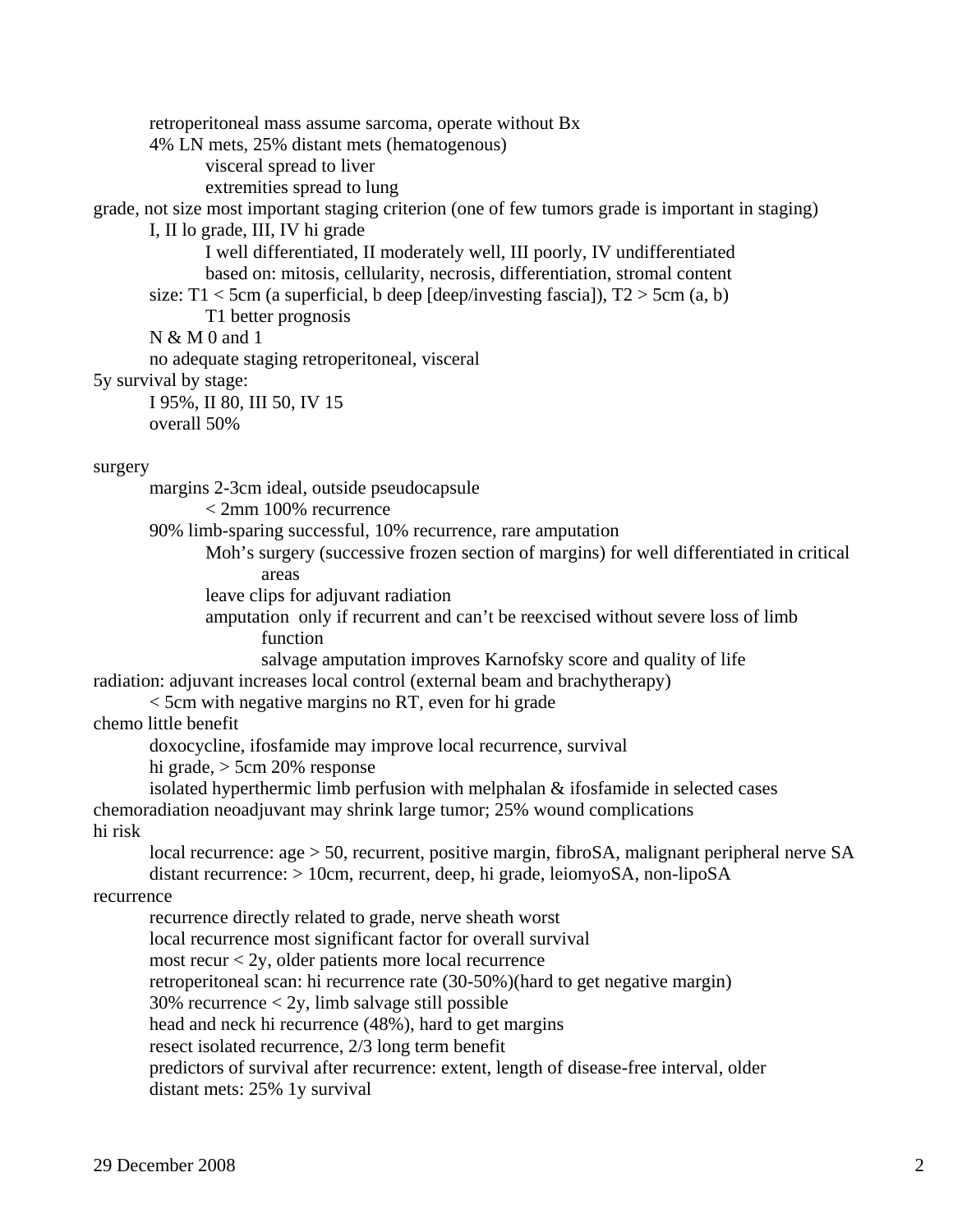chemo: doxocycline, ifosfamide, dacarbazine up to 47% response rate, 10% complete response lung met resect. (even bilat.) if primary controlled, no mediastinal involvement, no extrathoracic disease, medically fit 20-50% 5y survival benefit of resecting hepatic met unclear retroperitoneal 15% of all sarcomas, 55% of retroperitoneal tumors vague symptoms, present late: abdominal mass, wt. loss, pain, early satiety, nausea/vomit only 50% negative margins common location for recurrence (50%), die of local disease CT/RT little benefit **GIST**  interstitial pacemaker cells of Cajal markers: CD34: hematopoietic progenitor cell antigen CD117: C-kit protein: membrane receptor with tyrosine kinase component C-Kit proto-oncogene (tyrosine kinase receptor) mutation/overexpression also PDGFR alpha (another tyrosine kinase receptor) most common mesenchymal tumor of the GI tract frequently benign, can be malignant  $($  > 5cm) 5 mitoses/10 HPFs malignant changes highest in stomach hi recurrence, lo lymph node mets so no lymph node dissection recurrence common on peritoneal surface of liver 65% stomach, 25% small bowel, 5% colon, 5% esophagus presentation: 60% pain, 35% bleeding Rx: resect with negative margin, no node dissection 50% cure with complete resection, 50% overall 5y survival imatinib mesylate/gleevac selective inhibition tyrosine kinase receptors 50% partial response unresectable disease, 31% stable sunitinib more powerful for inatinib resistant role as adjuvant Rx under investigation endoscopic, CT f/u desmoid like low grade sarcoma, women, multiple recurrences no metastatic potential resect with clear margin sulindac, TAM may prevent recurrence increased incidence in FAP bone sarcoma osteosarcoma most common childhood and adolescence painful mass CT/MRI, incisional Bx induction/pre-op/neoadjuvant chemo helps limb-sparing (Ewing's)